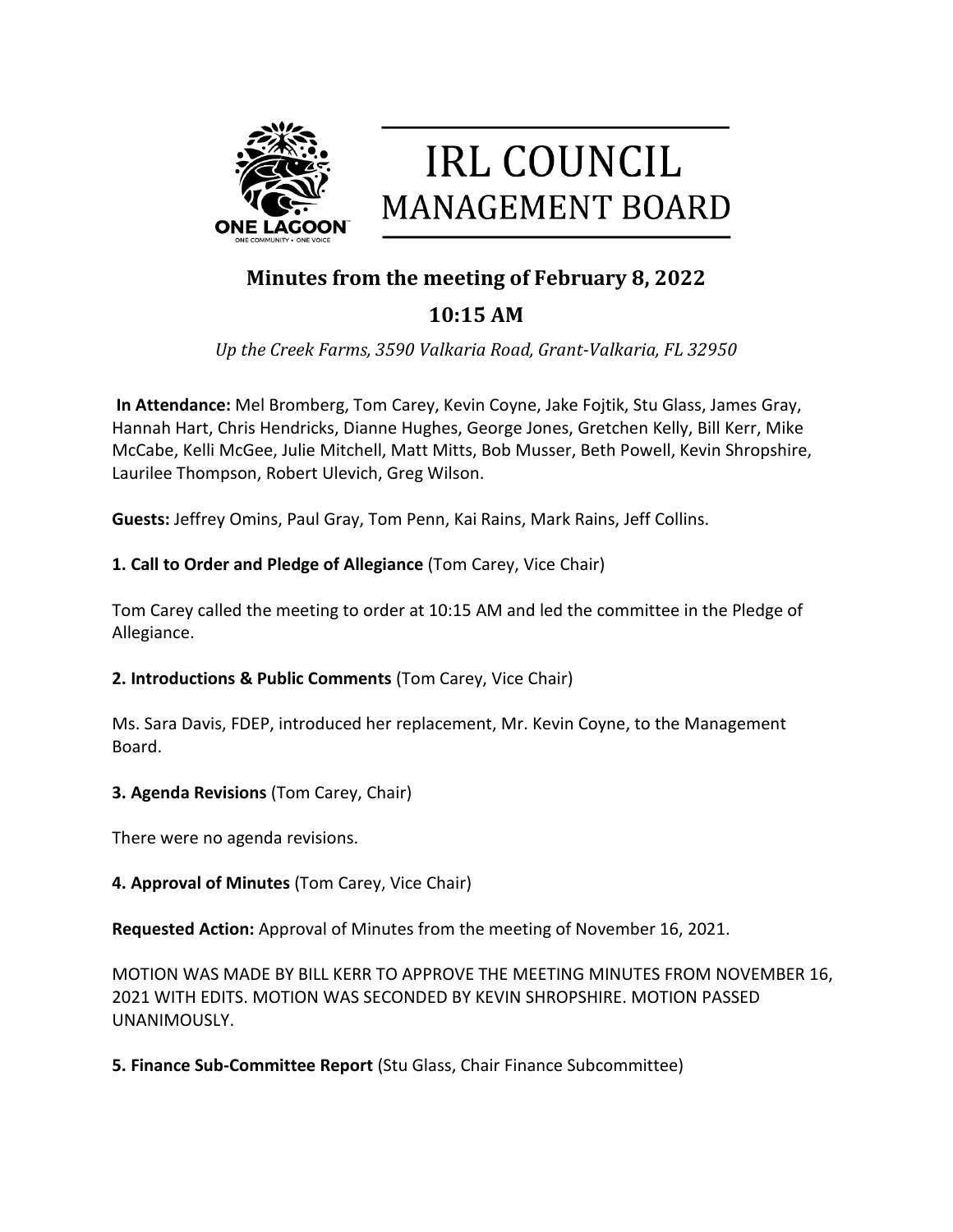#### **Requested Action:** Accept Committee Report.

Mr. Stu Glass presented the Finance Subcommittee report which included the approval of November 2021 minutes, auditor update, election of calendar year 2022 officers, quarter one financial review, fiscal year 2023 tentative budget and the Federal Infrastructure Investment and Jobs Law.

MOTION WAS MADE BY BOB MUSSER TO ACCEPT THE FINANCE SUBCOMMITTEE REPORT. MOTION WAS SECONDED BY GREG WILSON. MOTION PASSED UNANIMOUSLY.

#### **6. Water Quality Reports**

a. Central and Northern Lagoon (Dr. Chuck Jacoby, SJRWMD)

Dr. De Freese presented the water quality report for the central and northern lagoon. Salinity, Temperature, Chlorophyll-A (at or above bloom concentrations) and DO were discussed. Manatee provisioning began on December 20, 2021 with approximately 20-30 pounds of vegetation per day, however, it was not consumed. Active manatee feeding began on January 20, 2022 in warm water with approximately 15,000 pounds of vegetation provided per week. b. Southern Lagoon (Dianne Hughes, Martin County)

Dianne Hughes presented the water quality report for the Southern IRL lagoon. Ms. Hughes discussed the inflows and outflows of Lake Okeechobee and mid-estuary and enterococcus. High sea and water levels were also discussed. It was mentioned that the committee would like to see a presentation/speaker about Water Farming.

#### **7. Presentations**

a. Fewer Wetlands, More Ditches: How Knowledge of Land Use Change Can Inform Water Quality Restoration in the Indian River Lagoon

Mark Rains, Professor, University of South Florida and Kai Rains, Research Associate Professor, University of South Florida

Dr. Mark Rains and Kai Rains presented their project timeline, which began in 2011, to map, classify and evaluate wetlands from the 1850's through the 2000's. The focus of this project was to quantify changes to wetland extent and distribution, quantify changes to landscape hydrological connectivity, and to use this and related information in conservation planning. Over 86% of wetland area was lost between the 1850's through the 2000's, and much of it in the western part of St. Lucie County. 77% of wetland loss was due to agricultural conversion. While discussing the changes to landscape hydrological connectivity, they explained the drainage density has increased from over 300% between 1850's to the 2000's. Dr. Kai Rains discussed the goal of having a multimetric toll for restoration and conservation prioritization in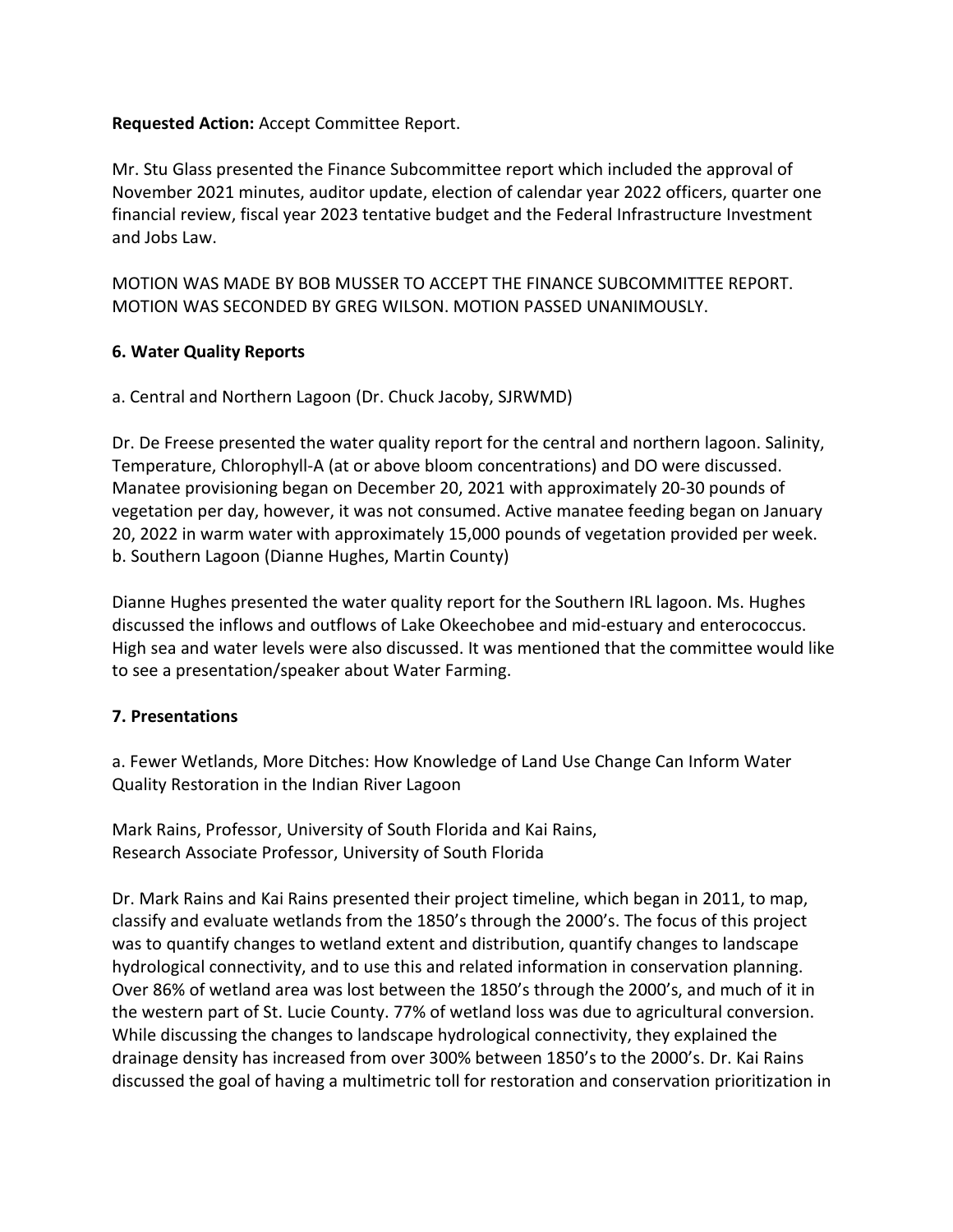the IRL watershed. The finalization of the tool and outreach is underway with a finalization goal of Fall 2023. For more information on this project, please contact Dr. Mark Rains, Dr. Kai Rains b. GeoCollaborate and Additional GIS Project Update

#### Kirsten Jo Ayres, GIS Coordinator, IRLNEP

Kirsten Jo "KJ" Ayres presented her GeoCollaborate and additional GIS Project updates including metrics on the GeoCollaborate Instance #2 Webinar Series and outlined the Instance #3 Emergency Response Scenario basic storyline. The Instance #3 storyline will include a focus on the 2016 HAB and fishkill with a simulated emergency response. This webinar is planned for the end of March/beginning of April. Ms. Ayres further discussed the IRLNEP GIS Data HUB and completed maps including public boat ramps on the IRL, One Lagoon Monitoring Network locations, and the IRLNEP Lagoon boundary maps. Ms. Ayres discussed future projects including additional project maps, storymap of old fishermen tales along the IRL and defining our management conference.

#### **8. Old Business**

NONE

#### **9. New Business**

a. Election of Officers (Duane De Freese)

Dr. De Freese explained the process of election of officers. Tom Carrey will take over the role of Chair and Bob Musser will take over the role of Vice Chair.

**Requested Action:** Elect Chair and Vice Chair for Calendar Year 2022 for the Management Board.

MOTION WAS MADE BY KELLI MCGEE TO ELECT TOM CAREY AS CHAIR AND BOB MUSSER AS VICE CHAIR FOR THE 2022 CALENDAR YEAR. MOTION WAS SECONDED BY LAURILEE THOMPSON. MOTION PASSED UNANIMOUSLY.

b. Fiscal Year 2023 Tentative Budget (Daniel Kolodny)

Mr. Kolodny reviewed the 2023 tentative budget and touched upon the Federal Infrastructure Investment and Jobs Law. Resolution 2022-01 was discussed as well as expenditure details including additional staffing and IRL Council Strategic Programs.

**Requested Action:** Recommend that the IRL Council Board of Directors approve the FY 2023 tentative budget by Resolution 2022–01, pursuant to Florida Statutes.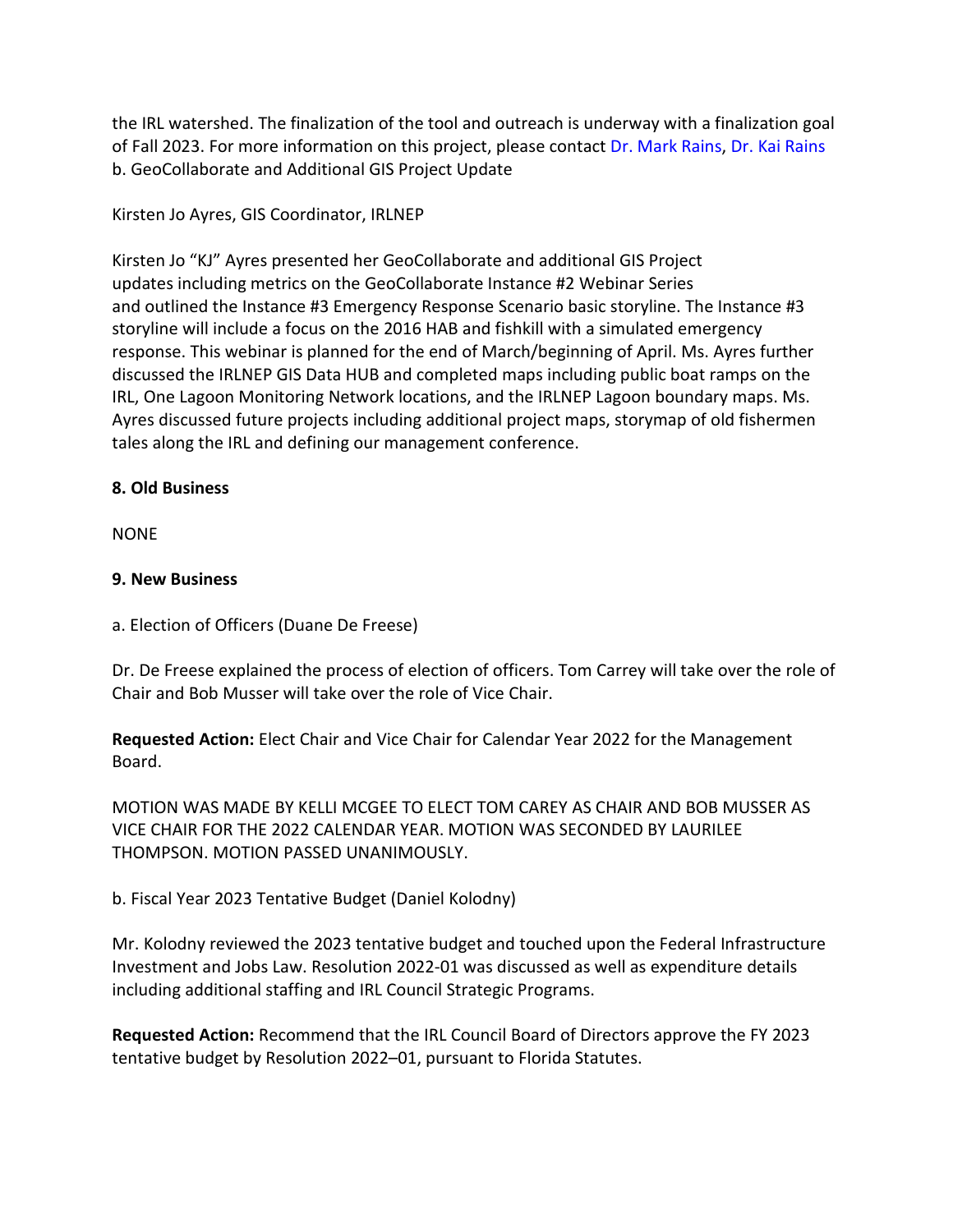MOTION WAS MADE BY STU GLASS TO RECOMMEND THAT THE IRL BOARD OF DIRECTORS APPROVE THE FY 2023 TENTATIVE BUDGET BY RESOLUTION 2022-01, PURSUANT TO FLORIDA STATUTES. MOTION WAS SECONDED BY DIANNE HUGHES. MOTION PASSED UNANIMOUSLY.

c. Fiscal Year 2023 RFPs (Daniel Kolodny)

Mr. Kolodny discussed the fiscal year 2023 RFP's including the highest ranked projects in the categories of water quality restoration, habitat restoration, community-based habitat restoration, Science and Innovation and Market Research.

**Requested Action:** Motion to recommend that the IRL Council Board of Directors accept the IRLNEP Management Conference recommendations and approve the final ranked list of proposals; fund the top proposals contingent and consistent with available funds and budgetary authority; and authorize staff to negotiate and enter into contracts with those applicants.

MOTION WAS MADE BY JAMES GRAY TO RECOMMEND THAT THE IRL COUNCIL BOARD OF DIRECTORS ACCEPT THE IRLNEP MANAGEMENT CONFERENCE RECOMMENDATIONS AND APPROVE THE FINAL RANKED LIST OF PROPOSALS; FUND THE TOP PROPOSALS CONTINGENT AND CONSISTENT WITH AVALIABLE FUNDS AND BUDGETARY AUTHORITY; AND AUTHROZE STAFF TO NEGOTIATE AND ENTER INTO CONTRACTS WIT THOSE APPLICANTS. MOTION WAS SECONDED BY KEVIN SHROPSHIRE. RECUSALS INCLUDED BETH POWELL, KELLI MCGEE, GREG WILSON, DIANNE HIGHES AND KEVIN COYNE. MOTION WAS PASSED UNANIMOUSLY EXCEPT FOR RECUSALS.

d. Fiscal Year EPA Workplan and IRLNEP Business Plan (Daniel Kolodny)

Mr. Kolody discussed the EPA Workplan and how the budget and projects from the category four (Science and Innovation) will be included in the workplan. The deadline is June 1st and the IRLNEP is looking to assemble this plan with the projects that were awarded. This workplan goes into the IRLNEP Business Plan.

**Requested Action:** Recommend that the IRL Council Board of Directors authorize staff to finalize and submit the FY 2023 EPA Workplan and complete the IRLNEP Business Plan. MOTION WAS MADE BY ROBERT ULEVICH TO RECOMMEND THAT THE IRL COUNCIL BOARD OF DIRECTORS ATHROIZE STAFF TO FINALIZE AND SUBMIT THE FY 2023 EPA WORKPLAN AND COMPLETE THE IRLNEP BUSINESS PLAN. MOTION WAS SECONDED BY BETH POWELL. MOTION PASSED UNANIMOUSLY.

e. Planning for Congressional Infrastructure Investment and Jobs Law (Duane De Freese)

Dr. De Freese summarized the Federal Infrastructure Investment and Jobs Law. The timeline could be a challenge as EPA would like these projects to hit the ground quickly. The IRLNEP has identified five projects, one in each county, that meet the definition. These projects will start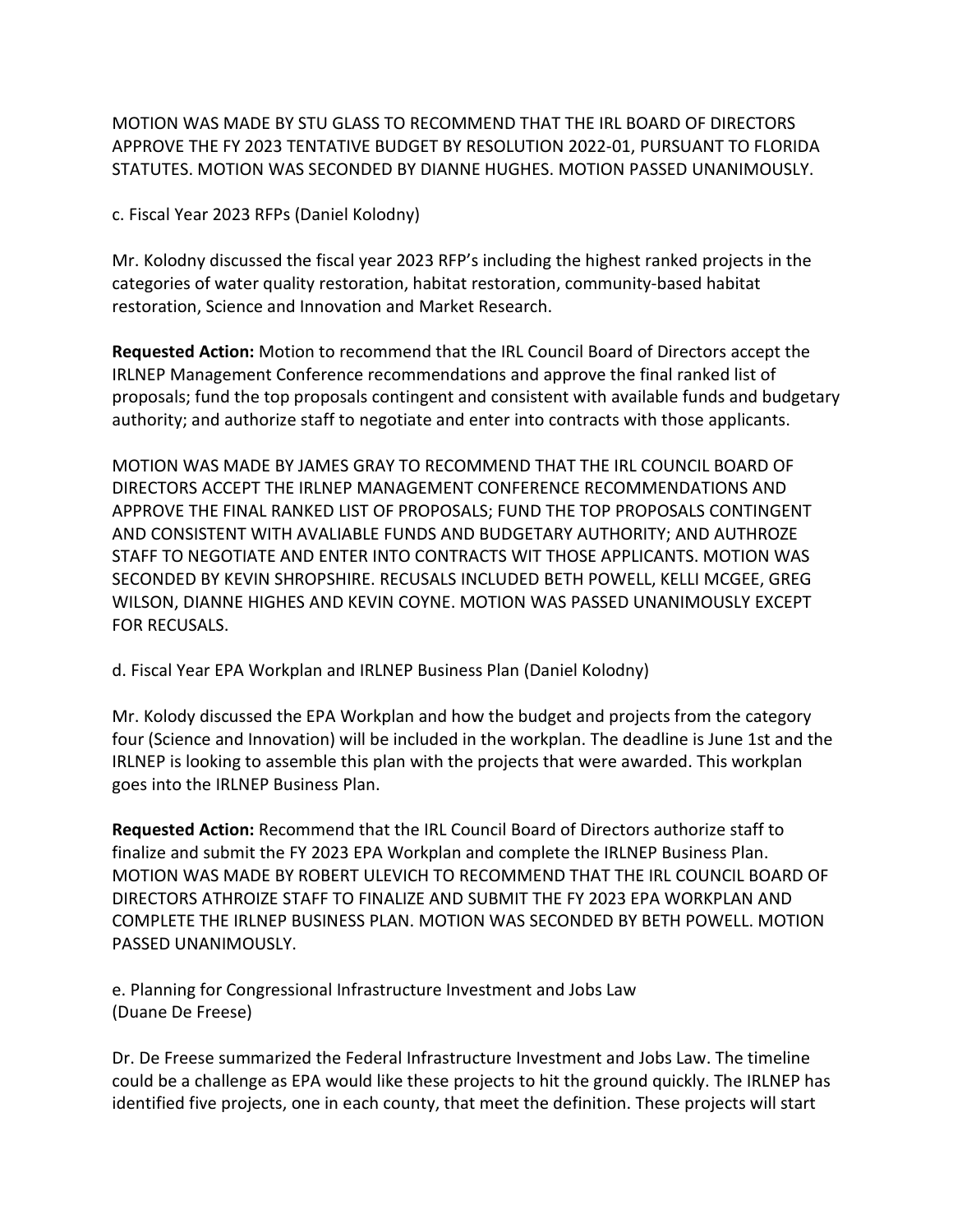this year by allocating \$500K to those five projects. This will be a budgeting change, but not a project change. The IRLNEP plans going into October 2022 with 1.3 million in projects.

**Requested Action:** Discussion of procedures for identifying and funding eligible projects; recommend that the IRL Council Board of Directors authorize staff to develop and release a Request for Proposal or Request for Qualifications as appropriate.

MOTION WAS MADE BY BILL KERR TO RECOMMEND THAT THE IRL COUNCIL BOARD OF DIRECTORS AUTHORIZE STAFF TO DEVELOP AND RELEASE A REQUEST FOR PROPOSAL OR REQUEST FOR QUALIFICATIONS AS APPROPRIATE. MOTION WAS SECONDED BY GEORGE JONES. MOTION PASSED UNANIMOUSLY.

f. Committee Quorum Update (Duane De Freese)

Dr. De Freese discussed the current issues some advisory committees are facing in terms of having a consistent quorum present at each quarterly meeting. Dr. De Freese thanked the Management Board for having consistent attendance.

**Requested Action:** Review and discuss potential options and recommend that the IRL Council Board of Directors direct staff to make policy changes as directed.

NO RECOMMENDATION WAS MADE AS MEETING A QUORUM HAS NOT BEEN AN ISSUE FOR THE MANAGEMENT BOARD.

#### **10. IRLNEP Staff reports**

a. IRL Project Update (Daniel Kolodny)

Mr. Kolodny highlighted the projects completed at the end of quarter one of fiscal year 2022, which included Coastal Resources: Pelican Island Phase V Restoration, IRLT: Validation of Inexpensive Impoundment Management Strategies to Increase Their Value as Vital Fish Nurseries Phase I, and FAU: Monitoring Prevalence of Microcyston Toxins Using SPATT.

b. Communications Report (Kathy Hill)

Ms. Hill discussed the 2021 Annual Report in her Communications Report, along with metrics from the Guiding Flow Television IRLNEP sponsored episodes. Ms. Hill reviewed the social media metrics for October, November and December of 2021 and highlighted the top performing posts on Facebook, Instagram and Twitter. Also discussed was the IRL Specialty Tag update, which included next steps with the Florida Department of Transportation.

c. Executive Director Report (Duane De Freese)